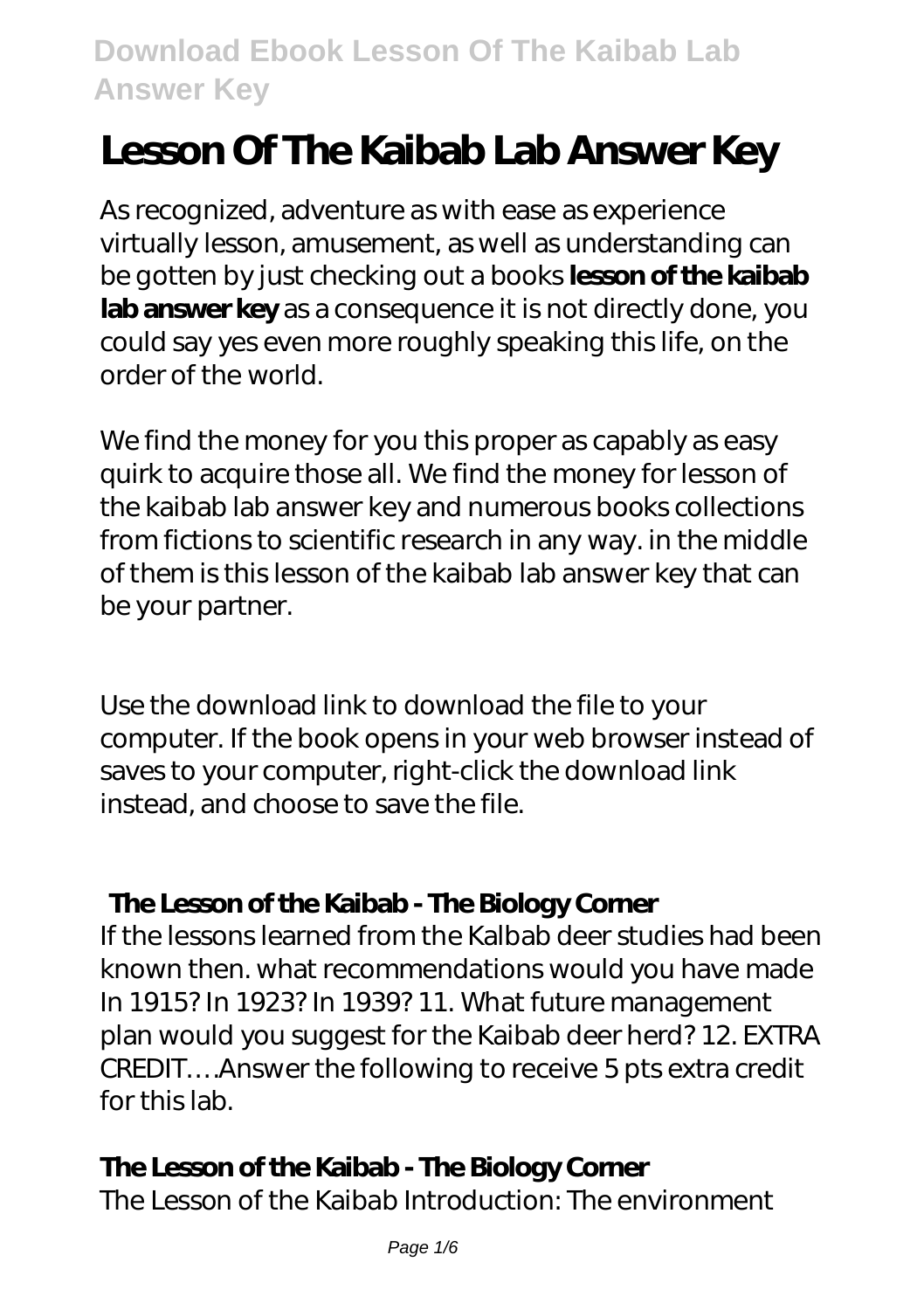may be altered by forces within the biotic community, as well as by relationships between organisms and the physical environment. The carrying capacity of an ecosystem is the maximum number of organisms that an area can support on a sustained basis.

#### **Kaibab Lab Answers**

The Lesson of the Kaibab Background: The environment may be altered by forces within the biotic community, as well as by relationships between organisms and the physical environment. The carrying capacity of an ecosystem is the maximum number of organisms that an area can support on a sustained basis. The density of a population may

## **The Lesson Of The Kaibab Flashcards | Quizlet**

Lesson of the Kaibab-MD.docx 04/04/12 Name \_\_\_\_\_ LAB: THE LESSON OF THE KAIBAB INTRODUCTION: The environment may be changed by the things within the biotic community, as well as relationship between organisms and the nonliving environment. The carrying capacity of an ecosystem is the maximum number of

# **Name: KEY The Lesson of the Kaibab carrying capacity**

The Lesson of the Kaibab Shannan Muskopf May 6, 2018 At the beginning of the 20th century, the Kaibab Plateau was witness to an interesting experiment in what some might call population engineering.

## **The Lesson of the Kaibab - Mrs. Nicolella's Niche**

The Lesson of the Kaibab Plateau The environment may be altered by forces within the biotic community, as well as by relationships between organisms and the physical environment. The carrying capacity of an ecosystem is the maximum number of organisms that an area can support on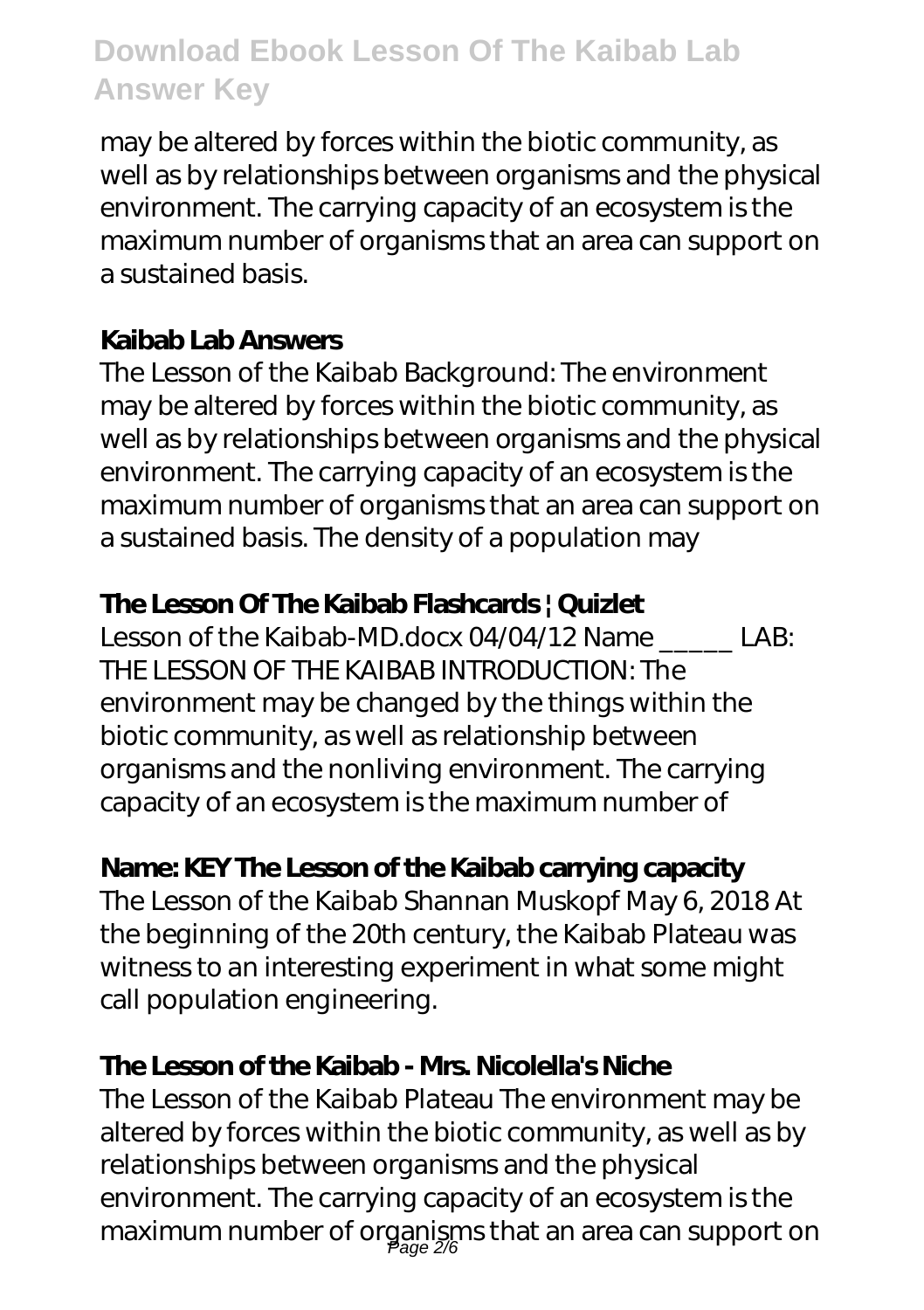a sustained basis. The density of a population may produce such profound changes in the environment that the ...

#### **Lesson Of The Kaibab Lab Answer Key**

The Lesson of the Kaibab Lab 4-2 Lab The environment may be altered by forces within the biotic community, as well as by inter-actions between organisms and the physical environment. The carrying capacity of an ecosystem is the maximum number of organisms that the ecosystem can

#### **Lesson Of The Kaibab Lab Answer Key**

Name: Kenneth Aponte, 5th period The Lesson of the Kaibab Introduction: The environment may be altered by forces within the biotic community, as well as by relationships between organisms and the physical environment. The carrying capacity of an ecosystem is the maximum number of organisms that an area can support on a sustained basis. The density of a population may produce such profound ...

#### **Lesson Of The Kaibab Lab**

If the lessons learned from the Kaibab deer studies had been known then, what recommendations would you have made in 1915? reduced the number of grazing animals in the area to give deer more room. In 1923: allowed hunting to reduce the population of deer.

## **Name LAB: THE LESSON OF THE KAIBAB**

The Lesson of the Kaibab. Introduction: The environment may be altered by forces within the biotic community, as well as by relationships between organisms and the physical environment. The carrying capacity of an ecosystem is the maximum number of organisms that an area can support on a sustained basis.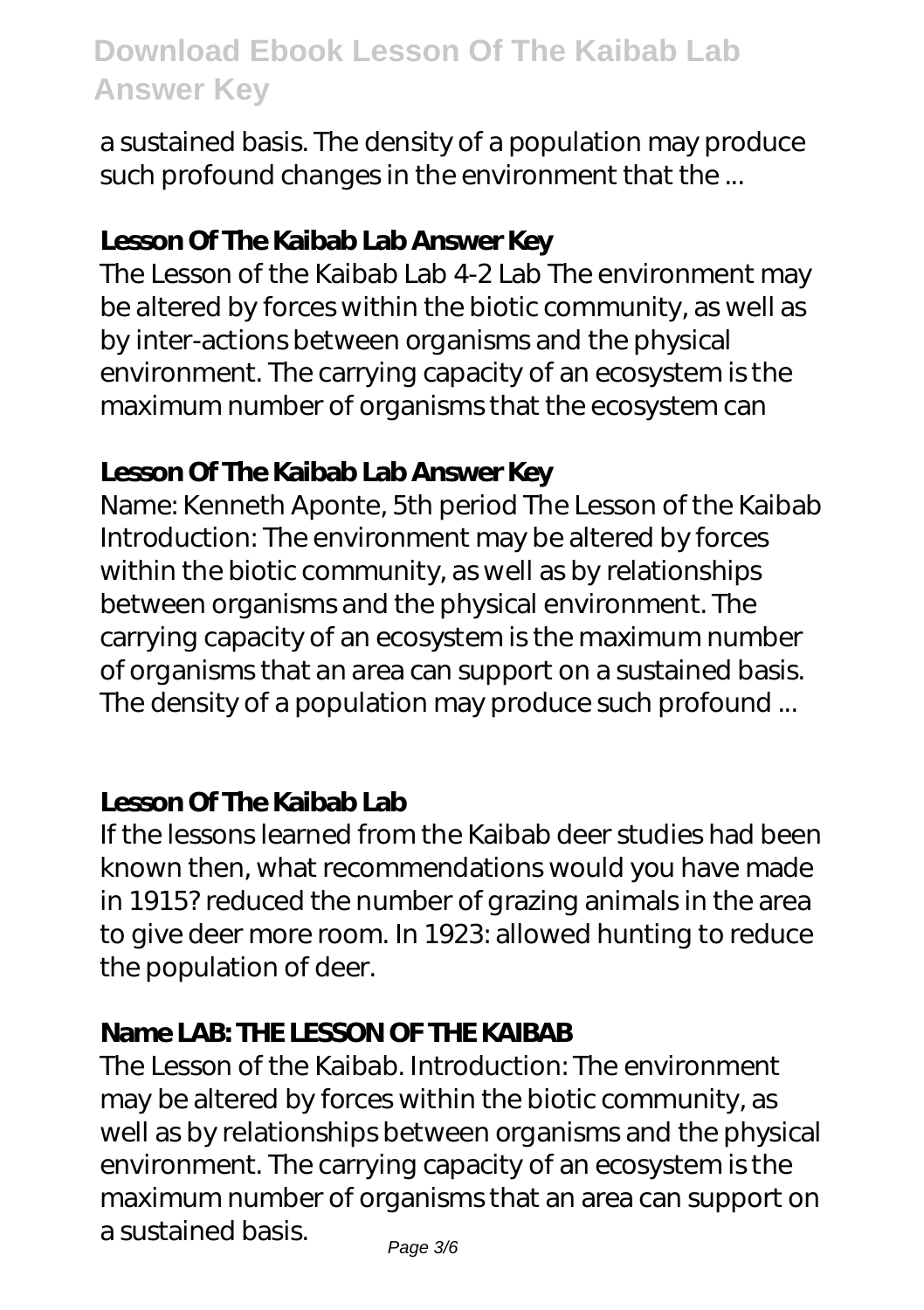## **Bio46~Lesson of the Kaibab**

Answers Kaibab Lab Answer Key ebook that will offer you worth, acquire the unquestionably best seller from us currently from several preferred authors. If you desire to witty books, lots of novels, tale, jokes, and [Book] Lesson Of The Kaibab Lab Answer Key The Lesson of the Kaibab Introduction: The environment

## **The Lesson of the Kaibab - SEQL - Home**

The Lesson of the Kaibab Lab 4-2 Lab The environment may be altered by forces within the biotic community, as well as by inter-actions between organisms and the physical environment. The carrying capacity of an ecosystem is the maximum number of organisms that the ecosystem can support on a sustained basis.

# **Kaibab Deer Activity.docx - The Lesson of the Kaibab ...**

Download File PDF Lesson Of The Kaibab Lab Answer Key collaboration. Book Sales & Distribution. Lesson Of The Kaibab Lab Lesson of the Kaibab-MD.docx 04/04/12 Name LAB: THE LESSON OF THE KAIBAB INTRODUCTION: The environment may be changed by the things within the biotic community, as well as relationship between

organisms and the ...

# **San Juan Unified School District / Homepage**

The Lesson of the Kaibab Lab 4-2 Lab The environment may be altered by forces within the biotic community, as well as by inter-actions between organisms and the physical environment. The carrying capacity of an ecosystem is the maximum number of organisms that the ecosystem can

# **The Lesson of the Kaibab - Commack Schools** Page 4/6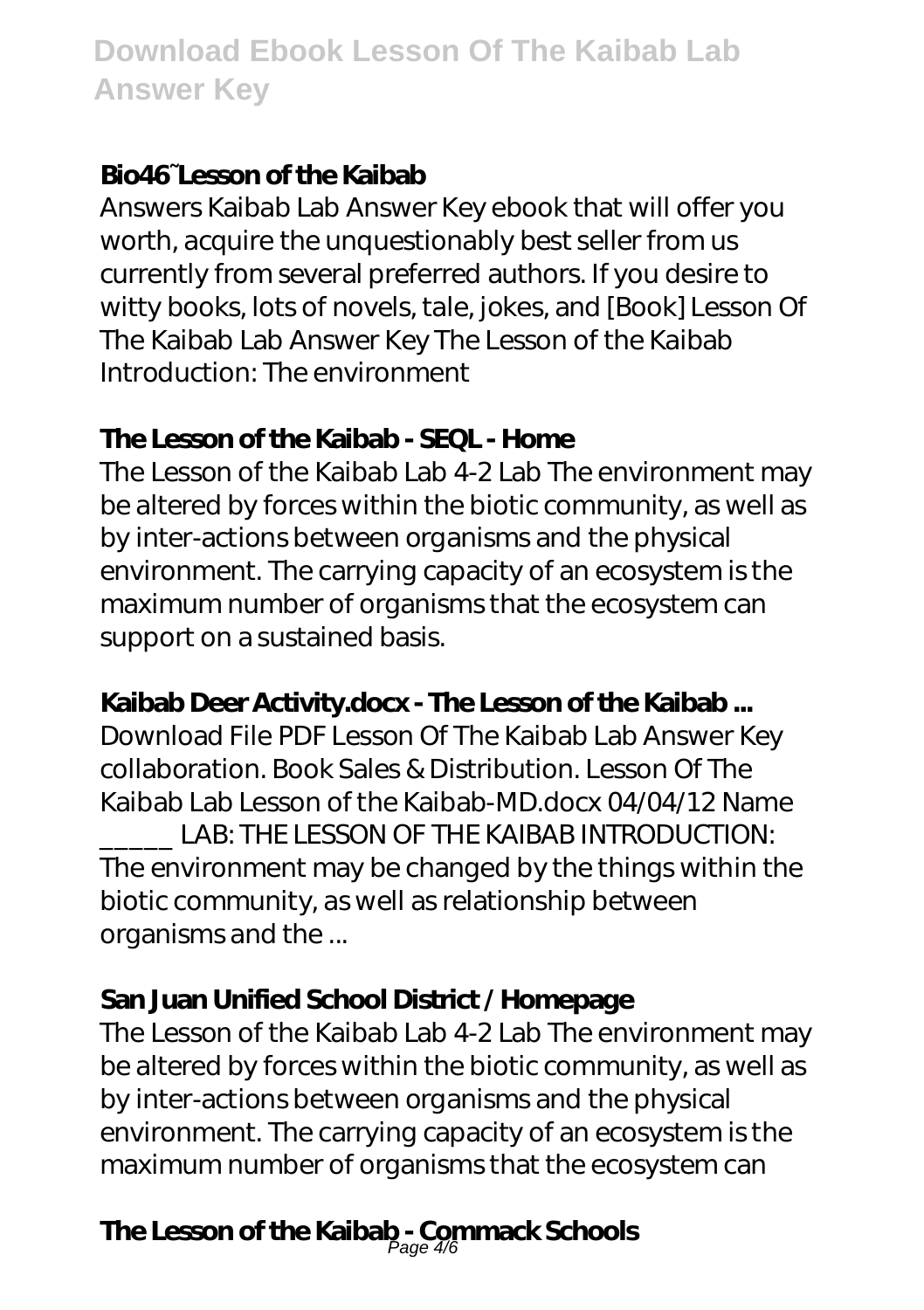The Lesson of the Kaibab. Introduction: The environment may be altered by forces within the biotic community, as well as by relationships between organisms and the physical environment. The. carrying capacity. of an ecosystem is the maximum number of organisms that an area can support on a sustained basis.

#### **The Lesson Of The Kaibab**

Population Growth Activity: Lessons from the Kaibab Plateau Deer. INTRODUCTION: An ecosystem may be changed by the things within the biotic community, as well as by relationships between organisms and their abiotic environment. The . carrying capacity. of an ecosystem is the maximum number of organisms that an area can support over time. An ...

#### **Lesson Of The Kaibab Lab Answer Key - dostawa.calavera.pl**

The Kaibab Plateau is an "island" of forested lands surrounded by the sage and grasslands of lower elevations. The plateau, with elevations up to 9000 feet, is bordered on the south by the Grand Canyon; on the east and west by tributary canyons of the Colorado River and on the north by plains that are dissected by tiers of uplifted cliffs.

**Copy\_of\_Carrying\_Capacity\_Kaibab\_Lab\_Activity - Name ...** the lesson of the kaibab lab answer key Golden Education World Book Document ID e3987b0c Golden Education World Book The Lesson Of The Kaibab Lab Answer Key Description Of : The Lesson Of The Kaibab Lab Answer Key Apr 20, 2020 - By Jeffrey Archer \*\* PDF The Lesson Of The Kaibab Lab Answer Key \*\* start

**The Lesson Of The Kaibab Lab Answer Key** POPULATION LAB TRY THIS POPULATION DYNAMICS OF